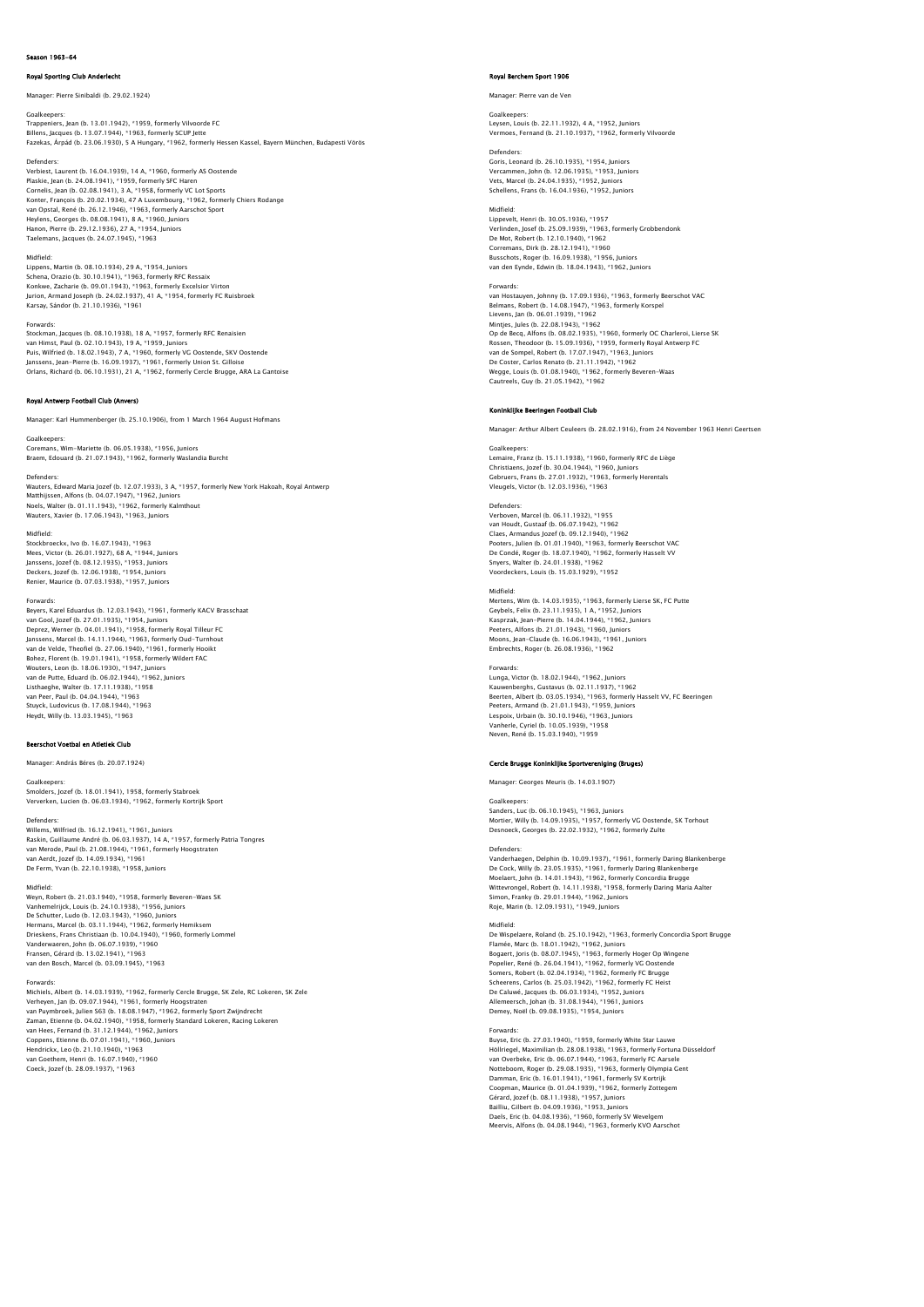# Football Club Brugge Koninklijke Voetbal Vereniging (Bruges)

Manager: Juan Schwanner (b. 05.02.1921), from 24 November Lucien Masyn (b. 10.06.1923), from 15 December 1963 Henri Dekens (b. 27.06.1914)

Goalkeepers: Baranyai, Sándor (b. 15.01.1935), \*1963, formerly FGSC Brooklyn Boone, Fernand (b. 01.08.1934), \*1955, formerly St. Kruis Bury, Marcel (b. 24.05.1940), \*1959, Juniors

Defenders: Watteeuw, Fernand (b. 15.10.1936), \*1957, Juniors Storme, Roland (b. 25.01.1934), 10 A, \*1960, formerly ARA La Gantoise, KFC Roeselare Savat, Gabriel (b. 24.04.1933), \*1957, formerly SV Zottegem, FC Brugge, KSK Maldegem Hinderyckx, Frederic (b. 05.11.1943), \*1962, Juniors<br>Marmenout, Gilbert (b. 13.12.1945), \*1962, formerly Daring Blankenberge<br>Herssens, Hubert Alfons (b. 05.02.1936), \*1953, Juniors Verkeyn, Roger (b. 17.10.1941), \*1962, Juniors

Midfield:<br>Debackere, Louis (b. 01.09.1937), \*1957, Juniors<br>Desmet, Christiaan (b. 17.05.1941), \*1961, formerly CS Ieper<br>Kabeya, Alphonse (b. 12.11.1936), \*1963, formerly Dragons Léopoldville Deurwaerder, Robert (b. 19.09.1941), 1 A, \*1957, Juniors Zanetić, Ante (b. 18.11.1936), 15 A Yugoslavia, \*1962, formerly Hajduk Split, GOSK Dubrovnik De Cock, Noёl (b. 02.01.1939), \*1961, formerly FC Balgerhoeke

# Forwards:

Lambert, Raoul (b. 22.10.1944), \*1962, juniors<br>Bolemba, Essamba Alphonse (b. 04.07.1942), \*1963, formerly Daring Léopoldville<br>Thio, Johny Donald (b. 02.09.1944), \*1963, formerly KFC Roeselare, Eendracht Hooglede<br>van Poelvo Tierenteyn, André (b. 01.04.1939), \*1958, Juniors Verheecke, Rémi (b. 14.04.1942), \*1963, formerly FC Heist

# Royal Daring Club de Bruxelles (Brussels)

Manager: Leonard De Nayer

## Goalkeepers:

Luypaerts, Florentinus (b. 18.10.1931), \*1959, formerly Verbroedering Geel KFC Goossens, Jean-Pierre (b. 13.11.1935), \*1958

## Defenders:

Bauweraerts, Gustave (b. 10.05.1936), \*1960, formerly Herentals KFC<br>Saeys, Charles (b. 15.11.1933), 5 A, \*1953, Juniors<br>Dewin, René Remi (b. 01.12.1940), \*1963 De Brandt, Gilbert (b. 15.04.1941), \*1961 Wouters, Julien (b. 21.06.1935), \*1963, formerly Beerschot VAC van Achter, Jean (b. 24.03.1943), \*1962, Juniors Vercauteren, Francis (b. 22.05.1942), \*1963

## Midfield:

Deck, Adolphe (b. 18.02.1932), \*1953, Juniors Coclet, Roland (b. 02.04.1941), \*1960, formerly Athenée FC Claes, Omer (b. 04.06.1937), \*1959, formerly RC Mechelen Mayunga, Maximilien (b. 28.10.1934), \*1959 van Craenenbroeck, Jacques (b. 11.06.1940), \*1963 Verhoeven, Pierre (b. 29.05.1935), \*1956

## Forwards:

Verlinden, Henri (b. 09.06.1935), \*1959, formerly Boom KFC Moyson, Roland (b. 13.04.1934), 1 A, \*1951, formerly Meise De Vlegelaer, Donald (b. 16.04.1939), \*1961, formerly Eeklo Assaka, André (b. 01.09.1937), \*1960, formerly Dragons Léopoldville<br>Grenier, Francis (b. 25.02.1937), \*1963, formerly AS Oostende, Racing Club de Bruxelles, RSC Anderlecht<br>D'Haene, Dirk (b. 13.08.1941), \*1962, formerly KFC

## .<br>Koning of Club Diest

Manager: Marcel Vercammen (b. 29.01.1918)

Goalkeepers: Goeleven, Homerus (b. 14.05.1935), \*1955, formerly Daring Leuven Carmans, René (b. 16.03.1945), \*1962, Juniors

# Defenders:

Bos, Armand (b. 29.06.1937), \*1960, formerly Looi Sport<br>Martens, Leon (b. 15.01.1937), \*1961, formerly Hasselt VV<br>van Thielen, Edward (b. 19.12.1936), \*1961, formerly Lierse SK, Everbeur<br>Boeckx, Jozef (b. 19.04.1939), \*196 Greeven, Bony (b. 13.11.1936), \*1961 Drijvers, Jozef (b. 03.12.1934), \*1955 van Rompay, Louis (b. 14.07.1938), \*1961

# Midfield:

Verleysen, Gérard (b. 14.08.1935), \* 1963, formerly St. Niklaas<br>Saenen, Henri (b. 24.12.1934), \*1960, formerly Sparta Schaffen<br>Karremans, Willy (b. 26.03.1935) , \*1960, formerly Looi Sport<br>Sas, Christiaan (b. 15.02.1945), van Rompay, Hans (b. 13.11.1940), \*1961

Forwards: van Camp, Jozef (b. 03.04.1936), \*1961 Mariman, Siegfried Petrus (b. 20.10.1934), \*1962, formerly Sporting Charleroi, St. Niklas SK van Roosbroeck, Julien (b. 09.10.1935), \*1958 Maes, Marcel (b. 10.10.1933), \*1961 Segers, Jean (b. 02.10.1941), \*1962 Melis, Albert (b. n/a), \*1963, formerly Rossenaar

# .<br>Association Royale Athlétique La Ga

Manager: Louis Verstraeten

## Goalkeepers:

Demeyer, Georges (b. 11.09.1935), \*1952, Juniors Seghers, Armand (b. 21.06.1926), 11 A, \*1946, formerly St. Laruens VC Zelzate

Defenders:<br>Mahieu, Robert (b. 1942), \*1960, Juniors<br>De Vreese, Antoine (b. 10.01.1940), \*1952, Juniors<br>van de Velde, Noël (b. 14.03.1940), \*1962 Vermeulen, Etienne (b. 26.05.1945), \*1961, Juniors De Vriendt, Hugo (b. 13.02.1941), \*1963 De Naeyer, Richard (b. 02.10.1936), \*1957

## Midfield:

van Huffel, Norbert (b. 27.12.1931), \*1948, Juniors Delmulle, Norbert (b. 04.01.1934), \*1953, Juniors<br>De Baere, Etienne (b. 28.05.1946), \*1963, formerly Merelbeke<br>Debaets, Roger (b. 13.07.1941), \*1962, formerly Kortrijk Sport, Zelzate<br>Debaets, Raymond (b. 05.09.1938), \*1962

Forwards: Lambert, Eric (b. 30.01.1936), \*1956, formerly SK Steenbrugge Mayama, Albert (b. 02.02.1938), \*1962, formerly Eendracht Aalst Bula, Cyprien (b.30.08.1939), \*1962, formerly Léopoldville Storme, James (b. 12.04.1943), \*1960, Juniors Defreyne, Etienne (b. 19.11.1941), \*1960, formerly ARA La Gantoise Segers, Urbain (b. 27.07.1942), \*1960, Juniors Ghellynck, Lucien (b. 29.09.1943), \*1961

## Royal Football Club de Liège (Luik)

Manager: Jean Cornilli (b. 12.02.1909)

# Goalkeepers:

Delhasse, Guy Henri (b. 19.02.1933), 5 A, \*1952, Juniors Dardenne, Claude (b. 17.01.1944), \*1960, Juniors Coulonval, Claude (b. 01.07.1941), \*1962 Radar, André (b. 27.08.1945), \*1963

## Defenders:

Defraigne, Lambert (b. 20.08.1933), \*1953, Juniors Lejeune, Emile (b. 17.02.1938), 10 A, \*1959, Juniors<br>Sulon, Albert (b. 03.04.1938), \*1963, formerly RES Jamboise, Union Royale Namur, RFC de Liège<br>Masset, André (b. 11.07.1937), \*1961, formerly Royale Union St. Gilloise<br>Ba Neys, Jean (b. 08.09.1943), \*1963

# Midfield: Dupain, Cyrille (b. 20.01.1940), \*1962 Goessens, Auguste (b. 26.06.1943), \*1963, formerly Aubel Zenthner, Gilbert (b. 11.05.1941), \*1959, Juniors Sulon, Gérard (b. 03.04.1938), \*1957, Juniors

## Forwards:

Onclin, Julien (b. 02.05.1945), \*1962, Juniors Mutshimuana, Dominique (b. 27.06.1938), \*1961, formerly Montegnée Letawe, Jean-Marie (b. 30.11.1936), 2 A, \*1954, Juniors Wégria, Victor Lucien (b. 04.11.1936), 5 A, \*1954, Juniors Kilola, Sébastien (b. 11.09.1937), +1961, formerly Ethe Belmont<br>Copieux, Henri (b. 01.02.1944), \*1960, Juniors<br>Croté, Claude (b. 14.04.1938), 1 A, \*1958, formerly Union Royale Namur<br>Gaholi, Hector (b. 11.08.1936), \*1963<br>Cr

## Royal Standard Club de Liège (Luik)

Manager: August Jordan (b. 21.09.1909)

Goalkeepers

Nicolay, Jean (b. 27.12.1937), 19 A, \*1956, Juniors Dignef, Frans (b. 30.06.1936), \*1960, formerly KFC Diest

## Defenders

Spronck, Lucien (b. 19.08.1939), 2 A, \*1956, formerly Fouron-le-Comte Mulongo, Frédéric (b. 09.03.1939), \*1962, formerly VS Verviers Vliers, Jozef (b. 18.12.1932), 6 A, \*1959, formerly Beerschot VAC, RC Brussels, KSK Tongeren Thellin, Henri (b. 27.08.1931), 16 A, \*1949, Juniors Patzke, Bernd (b. 14.03.1943), \*1962, formerly Minerva 93 Berlin Bleser, Wilhelm (b. 30.08.1941), \*1963, formerly VfR Mannheim Marchal, Jean-Pierre (b. 17.11.1940), \*1961 Nottet, Henri (b. 01.12.1945), \*1963 Leenaers, Leon (b. 29.07.1945), \*1963

Midfield: Sztany, István (b. 19.03.1937), \*1959, formerly Eintracht Frankfurt, Ózdi Vasas Gorissen, Léonard (b. 03.01.1938), \*1962, formerly CS Verviers Houf, Denis (b. 16.02.1932), 26 A, \*1948, Juniors Gentili, François (b. 30.12.1941), \*1963

Forwards:<br>Beurlet, Jacques (b. 21.12.1944), \*1961, Juniors<br>Claessen, Roger (b. 27.09.1941), 7 A, \*1958, formerly Etoile Dalhem<br>Dewalque, Nicolas (b. 20.09.1945), \*1963, formerly FC Zichen<br>Pilot, Louis (b. 11.11.1940), \*196 Dierendonck, Fernand (b. 16.01.1936), \*1961, formerly Royal Tilleur FC<br>Semmeling, Léon Joseph (b. 04.01.1940), 3 A, \*1959, formerly Royale Cercle Sportif Visé<br>Ghislain, Aimé (b. 03.06.1944), \*1963